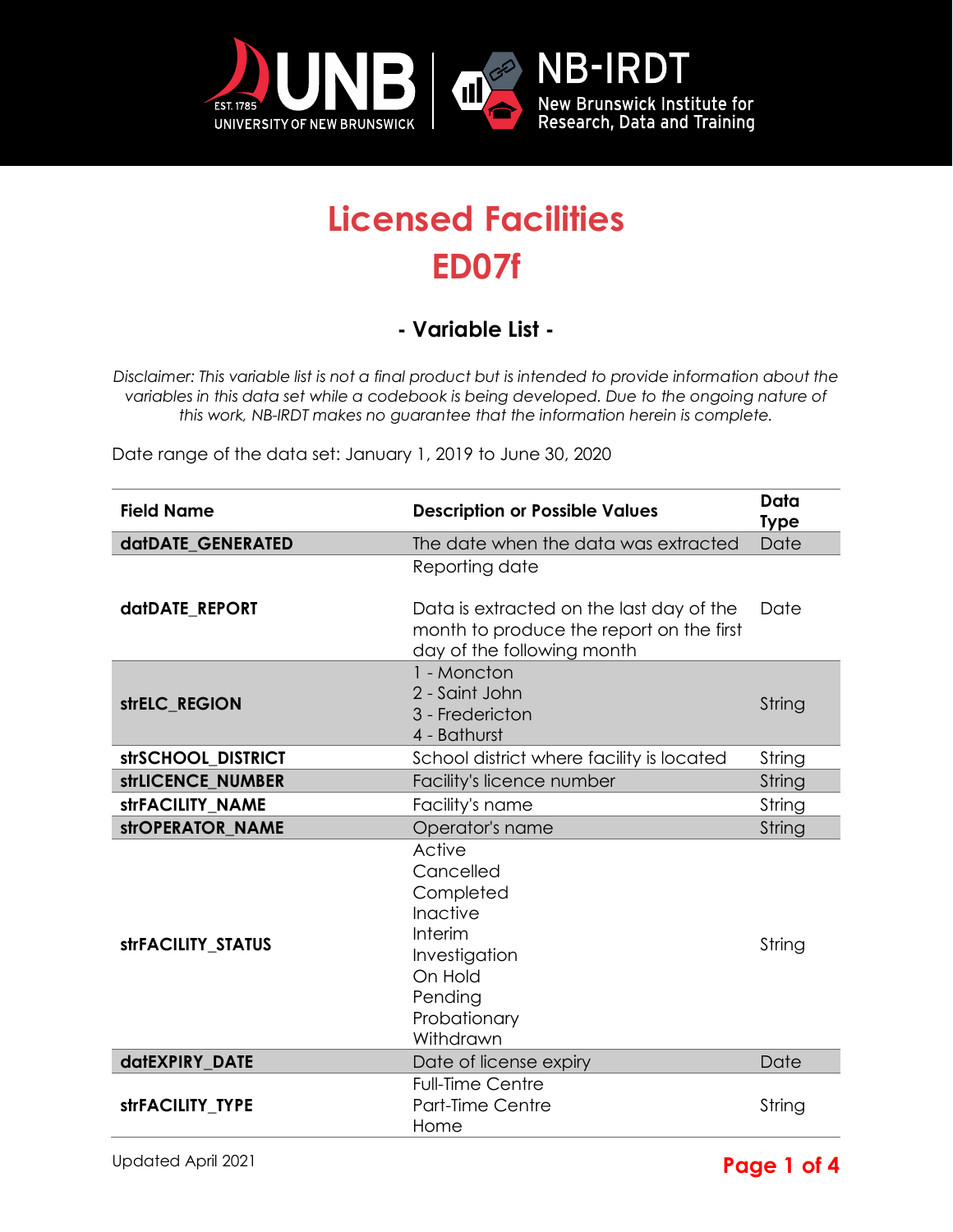| strFACILITY ADDRESS 1        | <b>Address</b>                                                                                                                                                                                                                                                                   | String  |
|------------------------------|----------------------------------------------------------------------------------------------------------------------------------------------------------------------------------------------------------------------------------------------------------------------------------|---------|
| strFACILITY_ADDRESS_2        | <b>Address</b>                                                                                                                                                                                                                                                                   | String  |
| strFACILITY_ADDRESS_3        | <b>Address</b>                                                                                                                                                                                                                                                                   | String  |
| strFACILITY ADD RESS 4       | <b>Address</b>                                                                                                                                                                                                                                                                   | String  |
| <b>strFACILITY COMMUNITY</b> | City/Village                                                                                                                                                                                                                                                                     | String  |
| strFACILITY_PROVINCE         | NB                                                                                                                                                                                                                                                                               | String  |
| strFACILITY POSTALCODE       | <b>Postal Code</b>                                                                                                                                                                                                                                                               | String  |
| intMAX_NUMBER_CHILDREN       | Maximum number of children allowed<br>in the daycare at any given time                                                                                                                                                                                                           | Integer |
| <b>intNUMBER INFANTS</b>     | Licensed Infant Spaces                                                                                                                                                                                                                                                           | Integer |
| <b>intNUMBER PRESCHOOL</b>   | Licensed Preschool Spaces                                                                                                                                                                                                                                                        | Integer |
| intNUMBER_SCHOOLAGE          | Licensed School age Spaces                                                                                                                                                                                                                                                       | Integer |
| strURBAN_RURAL               | Rural/Urban.<br>This was originally from Quality<br>Improvement Funding Support (QIFS)<br>based on data received from Canada<br>Post, based on their definitions. This is<br>under review with designation aligning<br>with licensing.                                           | String  |
| strREGIONAL_HEALTH_COUNCIL   | New Brunswick Health Council (NBHC)<br>zones.<br>This field identifies which zone the<br>daycare is located in.<br>Valid options are: 1, 2, 3, 4, 5, 6, 7, 8, 9,<br>10, 11, 12, 13, 14A, 14B, 14C, 15, 16, 17,<br>18A, 18B, 18C, 19, 20, 21, 22A, 22B, 23,<br>24, 25, 26, 27, 28 | String  |
| strOPERATOR_FORM_BUSINESS    | Corporation<br>Individual<br>Partnership<br>Non-Profit<br>Not Recorded                                                                                                                                                                                                           | String  |
| strLANGUAGE_OF_SERVICE       | Language of service offered by facility:<br>English<br>French<br>Bilingual<br>Not Recorded                                                                                                                                                                                       | String  |
| strON_RESERVE_FACILITY       | Is the facility located on a reserve?<br>(Y/N)                                                                                                                                                                                                                                   | String  |
| strDESIGNATED_ELC_FACILITY   | Is the facility designated? (Y/N)                                                                                                                                                                                                                                                | String  |
| strLOCATED_AT_SCHOOL         | Is the facility located in a school? (Y/N)                                                                                                                                                                                                                                       | String  |
| strSCHOOL_NAME               | Name of school where facility is<br>located                                                                                                                                                                                                                                      | String  |

Updated April 2021 Page **2** of **4**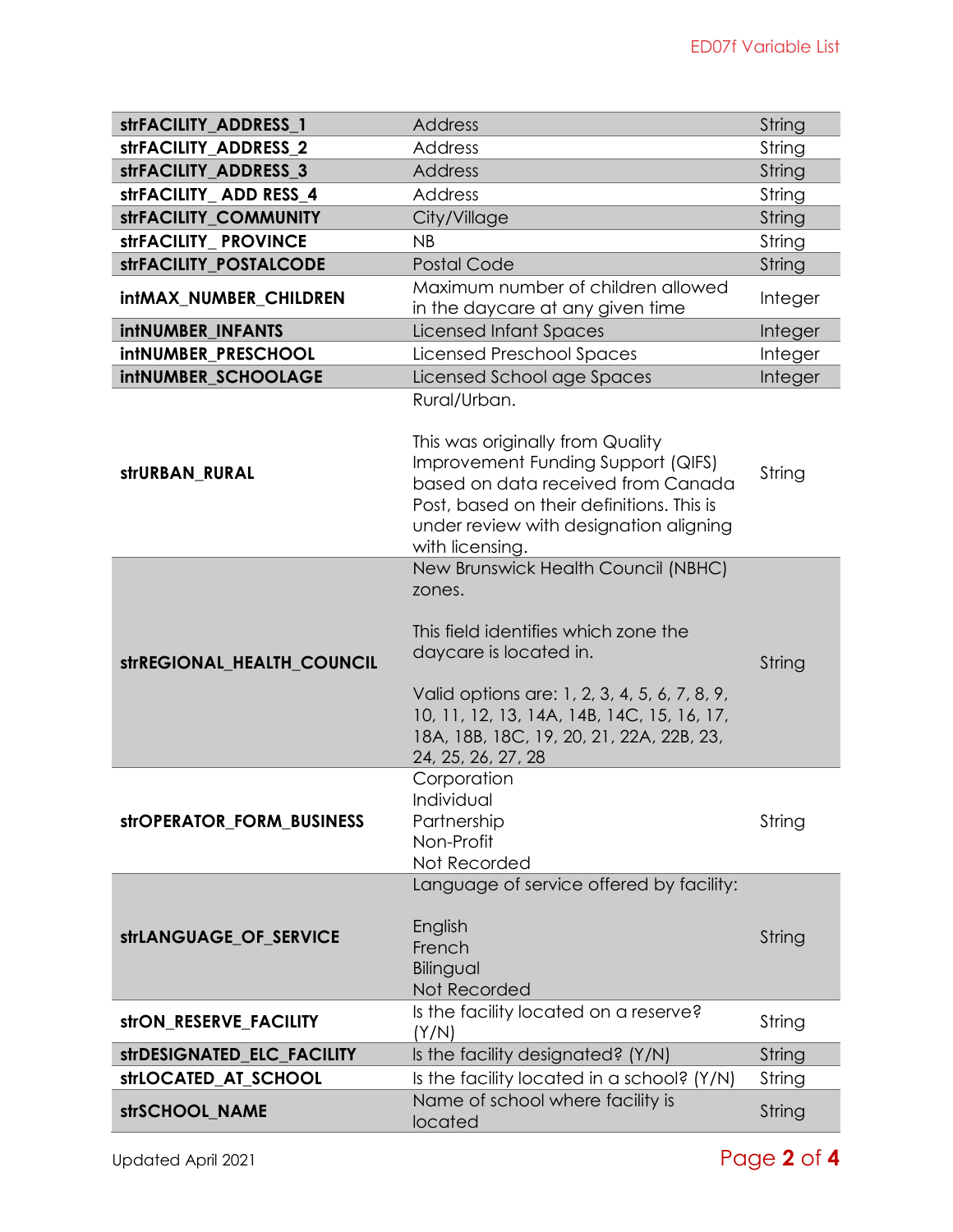| <b>strTEMPORARY FULL TIME</b>              | Y/N                                                                                                                                                                                                                                                                                        | String  |
|--------------------------------------------|--------------------------------------------------------------------------------------------------------------------------------------------------------------------------------------------------------------------------------------------------------------------------------------------|---------|
| strFOOD_SERV_SNACKS_ONLY                   | Does the facility serve snacks? (Y/N)                                                                                                                                                                                                                                                      | String  |
| strFOOD SERV MEALS ONLY                    | Does the facility serve meals? (Y/N)                                                                                                                                                                                                                                                       | String  |
| strFOOD_SERV_SNACKS_MEALS                  | Does the facility serve snacks and<br>meals? (Y/N)                                                                                                                                                                                                                                         | String  |
| strTRANSPORT_DAILY                         | Does the facility provide transportation<br>daily? (Y/N)                                                                                                                                                                                                                                   | String  |
| strTRANSPORT OCCASIONALLY                  | Does the facility provide transportation<br>occasionally? (Y/N)                                                                                                                                                                                                                            | String  |
| strCURRICULUM_ENGLISH                      | Is the curriculum in English? (Y/N)                                                                                                                                                                                                                                                        | String  |
| strCURRICULUM FRENCH                       | Is the curriculum in French? (Y/N)                                                                                                                                                                                                                                                         | String  |
| strCURRICULUM_OTHER                        | Has the facility been exempted from<br>one of the two official curricula and<br>been approved to offer its own<br>curriculum? (Y/N)                                                                                                                                                        | String  |
| strCURRICULUM_NOT_REQUIRED                 | Is the curriculum not required? (Y/N)                                                                                                                                                                                                                                                      | String  |
| strEXTENDED HOURS FACILITY                 | Does this facility offer extended hours?<br>(Y/N)<br>Defined in regulation: "extended hour<br>services" means services provided at a<br>licensed facility after 12 consecutive<br>hours of services have been provided<br>or after services have been provided<br>for five days in a week. | String  |
| strOVERNIGHT_FACILITY                      | Does this facility offer overnight care?<br>(Y/N)                                                                                                                                                                                                                                          | String  |
| strHEALTH_INSPECTION_DATE                  | Date of last Health Inspection                                                                                                                                                                                                                                                             | String  |
| strFIRE_INSPECTION_DATE                    | Date of last Fire Inspection                                                                                                                                                                                                                                                               | String  |
| datLAST_MONITOR_INS<br><b>PECTION_DATE</b> | Date of last inspection                                                                                                                                                                                                                                                                    | Date    |
| calcAVAILABLE_SPACES                       | Early Childhood Calculation (Infant+<br>Preschool) Toddler spaces coming in<br>the future                                                                                                                                                                                                  | Integer |
| calcVALID PRESCHOOL LICENSE<br>D           | Toddler spaces coming in the future<br>If (Infant Spaces+ Preschool spaces) ><br>0, then Y, otherwise N                                                                                                                                                                                    | String  |
| calcYYYY                                   | Year                                                                                                                                                                                                                                                                                       | Integer |
| calcMM                                     | Month                                                                                                                                                                                                                                                                                      | Integer |
| calcYYYYMM                                 | Year * 100 + Month (Used for filtering by<br>year & month)                                                                                                                                                                                                                                 | Integer |
| calcQTR                                    | Quarter                                                                                                                                                                                                                                                                                    | Integer |
| <b>calcYYYYQTR</b>                         | Year * 100 + quarter (Used for filtering<br>by year & quarter)                                                                                                                                                                                                                             | Integer |
| calcTYPE                                   | Home or Centre                                                                                                                                                                                                                                                                             | String  |